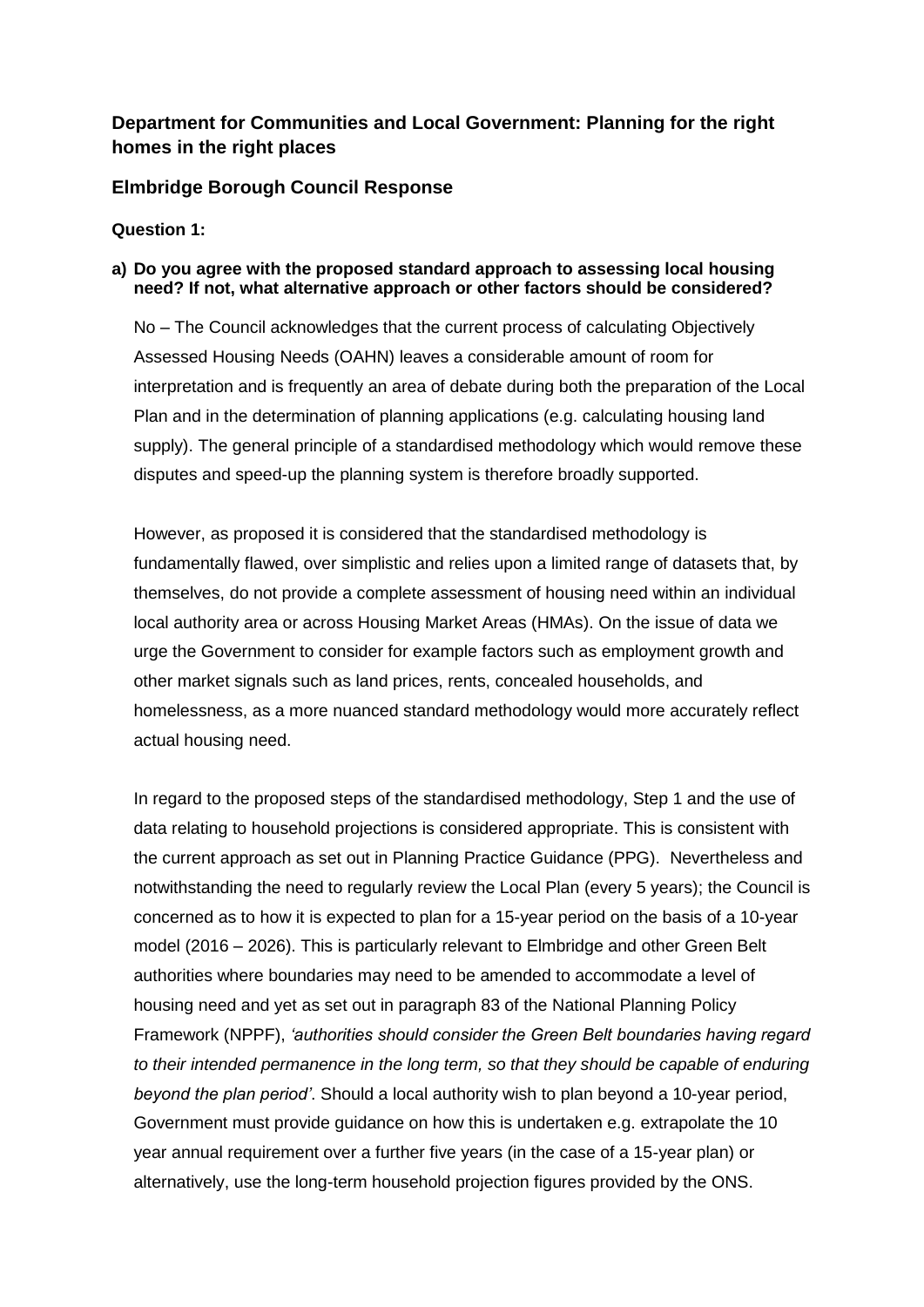A key concern is however Step 2 and the arbitrary use of the affordability ratio which when used within the overall calculation, excessively increases the number of new homes to be provided in areas of high house prices. Focusing on the affordability ratio and how this is calculated, the Council wishes to raise the following concerns:

#### 1. The use of work-place earnings

Whilst the Government's rationale for this is understandable i.e. seeking to ensure those who work in an area can afford to live there, this approach places an over reliance on the assumption that people wish to live and work in the same area. There appears to be no robust evidence that supports this assumption. The use of workplace earnings also completely ignores the reality that, in areas such as Elmbridge, resident earnings are higher due the accessibility of the London employment market. Median resident earnings (£715.70 gross per week) are 13% higher than median workplace earnings (£631.70 gross per week) (2015 annual survey of hours and earning). Reflecting Elmbridge's location within the Surrey commuter belt, approximately 37% of the Borough's employed residents work in London, with the highest numbers travelling to Kingston, the City and Westminster (Annual Population Survey).

Finally, it is considered that the basis for any calculation should be **household** earnings as opposed to taking into account the earnings of an individual. The Council is concerned that by basing the calculation on the earnings of an individual, the household composition of an area is overlooked. Data on the household composition for Elmbridge Borough shows for example, a lower proportion of single or lone parent households i.e. households with potentially only one income. The impact for Elmbridge would be an increase in earnings of 48% from £34,105 (individual median income) to £50,514 (median household income) (Kingston & North East Surrey SHMA, 2016). To ensure consistency across all local authorities, it is understood that the ONS could provide this data having published in July 2017 provisional estimates of household incomes at a national level.

#### 2. The use of median house prices

We object to the use of median house prices as the basis of the calculation of the affordability ratio unless certain parameters are introduced to take account of the distinctive nature of HMAs. The Council is concerned that within areas such as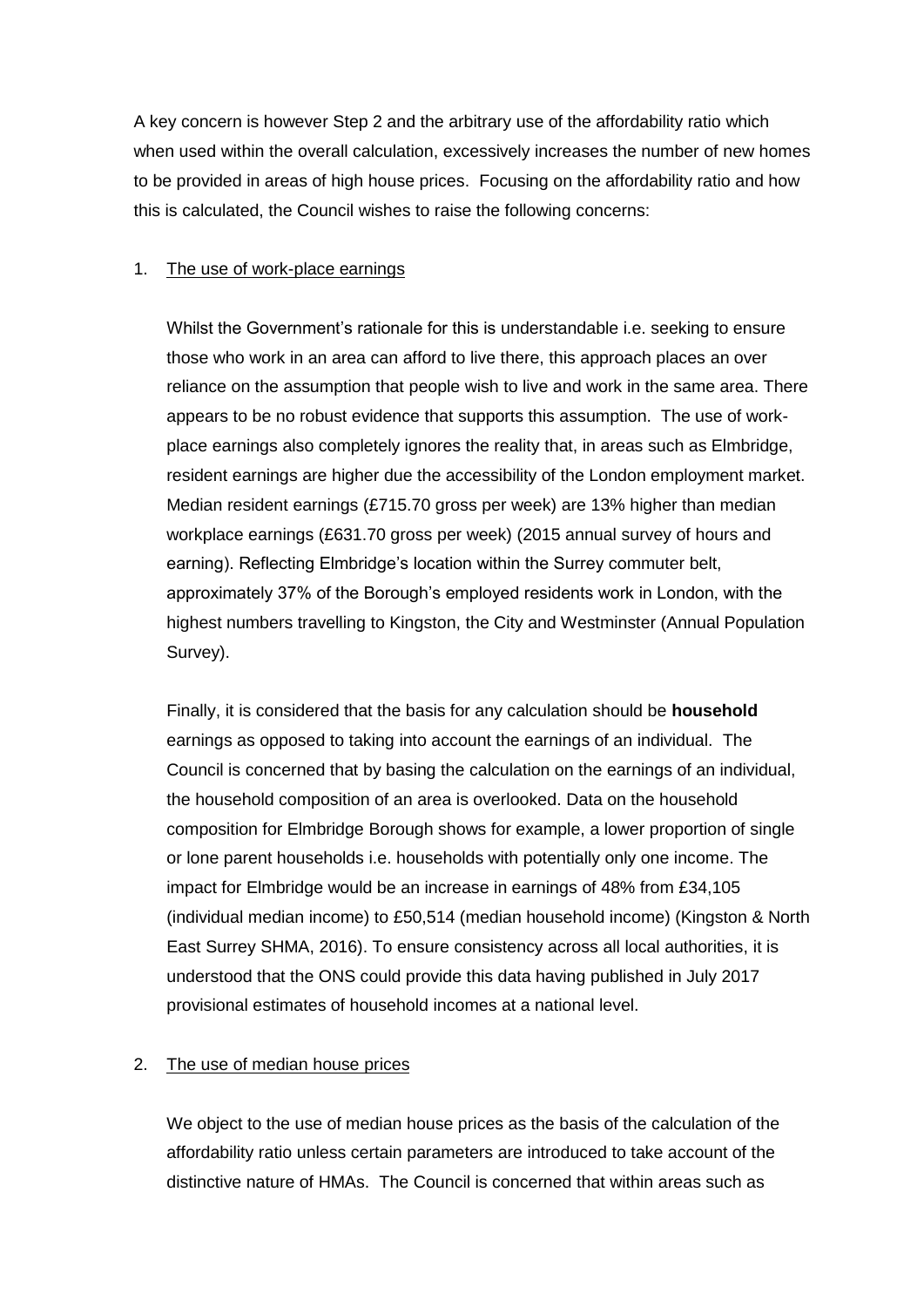Elmbridge, with some of the most expensive housing in the country, the median house price is grossly inflated by distinct areas where house prices are not representative of the wider area. For example, between the period  $1<sup>st</sup>$  January and  $1<sup>st</sup>$ September 2017, the Land Registry Price Paid Data reveals 1,248 residential transactions in Elmbridge Borough. Of these, 373 transactions (30%) were for properties over the average house price (£851,884) with the highest being for £9.5 million. The data also shows that approximately 60% of the total value of transactions during this period is attributed to the 30% of properties as noted above.

In the case of Elmbridge, the actual 'average' property that would be accessible to the vast majority of the market would be well below this distorted average or even the median average (£525,000) that the Government proposes to use. It is therefore considered that the use of lower quartile property prices would be more appropriate, or a threshold is set where local authorities can remove the upper quartile value properties e.g. the highest 10 - 25%, and then recalculate the adjusted median house price. A further alternative would be to discount from the median house price all properties that are 4 times (based on the Government's rationale set out in paragraph 24 (a) of the consultation document) this value. For Elmbridge this would be an adjusted median house price on the basis of discounting all properties over £2.1m (£525,000 x 4).

#### 3. The application of affordability ratios at a local authority level

By calculating the affordability ratio at a local area and then applying this to the local authority area, disregard is given to the existence of wider HMAs and the acknowledgement of variation within them.

Focusing on the Government's aim to boost significantly the supply of housing, it is considered that through the proposed uplift, it has been incorrectly assumed via an unproven / outdated causality that simply boosting housing supply will improve affordability in the market. Research for DCLG by the University of Reading for example, concluded that *'it may be difficult, or impossible, to achieve affordability targets at sub-regional levels. This is because local authorities, for example, may be close substitutes in terms of location for many households, so that increasing construction in a small number of areas generates strong population inflows,*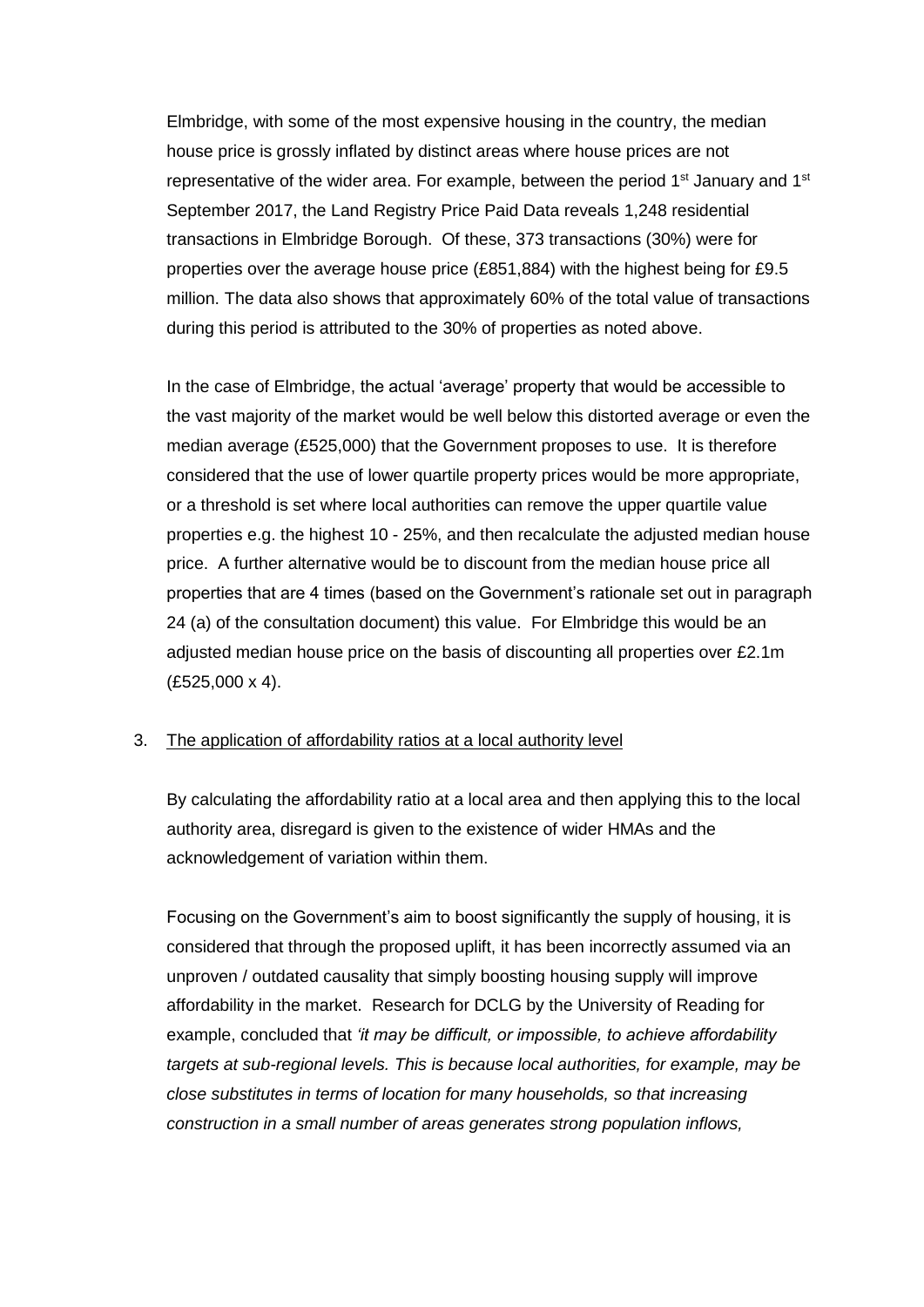offsetting any improvement in affordability' (Meen, 2011, page 17)<sup>1</sup>. The report further noted that even at regional level, increases in construction produce only modest improvements in affordability and would need to be long-lasting. For an increase in housing supply to reduce prices, there would thus need to be a large uplift in supply rates across London and the South East. However, the required level of supply is unlikely to be realistic given land constraints.

Furthermore, Government guidance (planning practice guidance) states that in taking market signals into account, the housing need number suggested by household projections (the starting point) should be adjusted to reflect appropriate market signals, as well as other market indicators of the balance between the demand for and supply of dwellings. It suggests that prices or rents rising faster than the national / local average may well indicate particular market undersupply relative to demand but goes on to say that *longer term* changes may indicate an imbalance between demand for and the supply of housing. As proposed, the standardised methodology and the use of affordability ratios take no account of these important issues. Rather, they are a 'snapshot' of a time in the past which fail to recognise the wider economic context to assessing housing needs. The proposed standardised methodology also takes no account of whether trends show a worsening difference between demand and supply across a longer-term economic cycle. It does not consider how much affordability in an area is worsening in comparison to national / local averages.

If the Government is serious about increasing affordability, the focus should be shifted towards realistic methods of delivery as opposed to theoretical numerical modelling. For example, the Government could rescind recent restrictive actions in relation to the provision of affordable housing such as the Written Ministerial Statement ('small site exemptions', 28 November 2014) and subsequent amendments to PPG. The Government supporting local authorities on applications where viability is being challenged is also vital. This is particularly important in Elmbridge where there is a need for more affordable homes and the Council has an adopted policy supported by Borough-wide viability work.

Commenting on the proposals included within Step 3, the Council would seek justification for the selection of the 0.4 cap. There appears to be no justification other

**.** 

<sup>1</sup> See A long-run model of housing affordability, by Geoffrey Mean, University of Reading, School of Economics, published by the Department for Communities and Local Government, 2011. ISBN: 978 1 4098 3174 7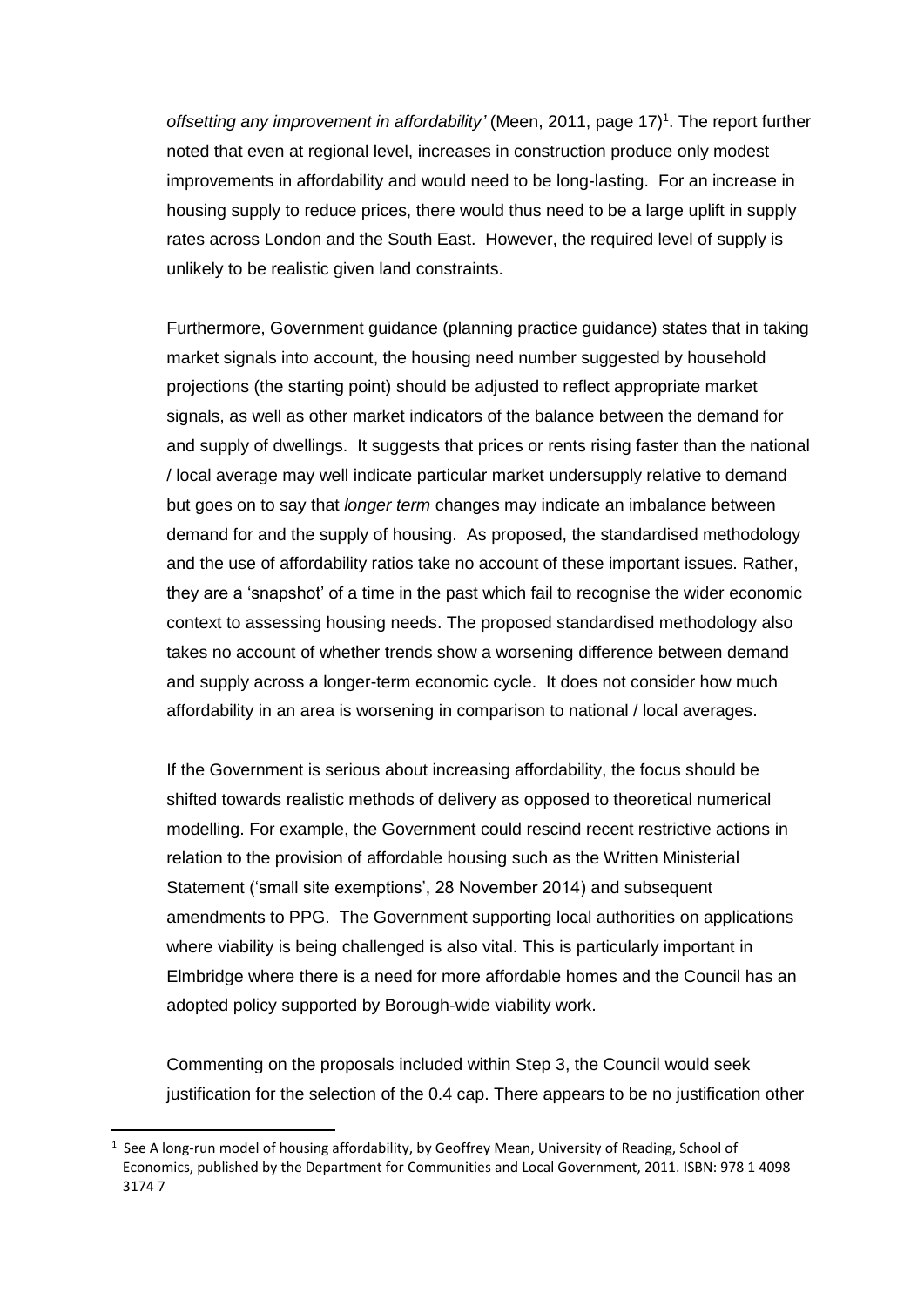than the resulting national calculation (after the cap has been applied to the relevant authorities) resulting in a projected housing need of 266,000 dwellings per annum, which conveniently falls between the identified need of 225,000 and 275,000 dwellings per annum.

The Council also considers that the overall approach conflates preparing an assessment of housing need with the identification of a deliverable housing target i.e. in the case of Elmbridge Borough the introduction of a cap to Steps 1 & 2 of the calculation (747 dwellings per annum (dpa)) will not automatically translate into the figure of 612 dpa being deliverable. The Council strongly believes that the proposed methodology introduces *'a numbers game'* and is a step away from the very essence of a spatial planning system and the very nature of '*planning for the right homes in the right places'*.

The Council considers it vital that the constraints on new development are taken into account as part of the Government's proposed methodology. Elmbridge, like most of Surrey, is heavily constrained by the Green Belt and other nationally important designations. These designations impose severe limitations on the Council's ability to meet local housing need. In the interests of transparency and consistency, it is essential that constraints on development are taken in account when determining housing need for each authority.

We note that the data table accompanying the consultation includes a figure for each local authority area of land that is constrained, but this figure plays no part in the standardised methodology. We believe that that the local housing need figure needs to be modified by the constraints in each authority e.g. applying a Local Constraint Factor (LCF). This would provide a mechanism that recognises the Government's dual goals of meeting housing demand wherever possible, while at the same time protecting the Green Belt and other protected areas. Recognition of nationally important constraints in setting a housing need figure could replace the arbitrary 0.4 cap proposed in the consultation, and further speed up the local plan process by removing another area that is often subject to dispute at examination.

The Council recommends that the Government considers further the approach taken by the 2016 Kingston and North East Surrey Strategic Housing Market Assessment (SHMA). The Council contends that the methodology applied by that SHMA was robust (utilising the most up-to-data at the time of preparation) and provided a sound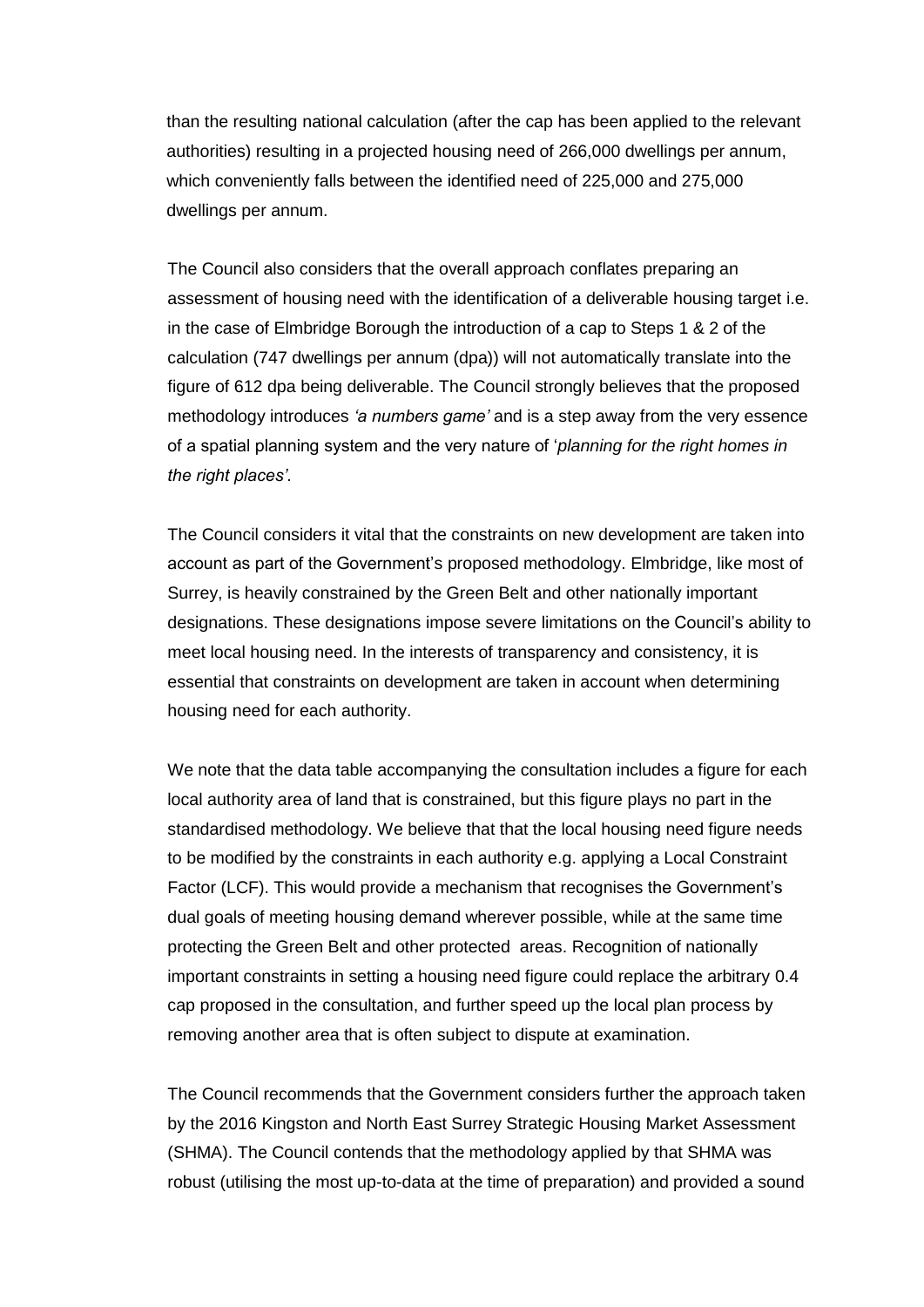baseline assessment from which a deliverable housing target could be calculated by each of the four partner authorities. It is worth noting that the outputs from the original SHMA and recent recalculation based on the latest population projections are consistent.

#### **b) How can information on local housing need be made more transparent?**

The Council agrees with the need to ensure that information on local housing need is transparent. The Council, in conjunction with its HMA partners, is already making great strides in making this process transparent to local residents and communities. We have taken positive steps to demonstrate how our OAHN figure has been calculated by publishing our SHMA. We are also in the process of preparing supporting evidence that demonstrates how any resulting housing target takes into account local issues including both environmental and infrastructure (in particular, strategic) constraints. Notwithstanding the Council's general concerns over the proposed standard methodology, if implemented, improved transparency could be achieved by including the ONS figures used for projecting household growth and affordability ratio within the adjoining data table. In addition, with reference to paragraph 36 of the consultation paper, it is considered that Government should be responsible for updating and publishing the calculation of local housing need figures upon the release of up date household projections and affordability ratio. As set out in paragraph 36, the responsibility is currently proposed to be with that of LPAs: *'local planning authorities, when calculating their local housing needs, should always use the most up-to-date data available'*. However, to ensure consistency and timely up-dates across all Boroughs and Districts, the Council strongly recommends that this responsibility is left with DCLG. This will provide a 'national snap-shot' of housing need as well as a single location from where the information can be accessed.

## **Question 2: Do you agree with the proposal that an assessment of local housing need should be able to be relied upon for a period of two years from the date a plan is submitted?**

No – If the Government were minded to continue with the implementation of a standard methodology, the Council would welcome the opportunity to 'fix' their assessment of local housing need. However, it is not considered appropriate for this to apply from the date the plan is submitted. Rather, the period should apply from when a LPA consults on its proposals at Regulation 18. Otherwise there is the danger that, if updated needs information is published shortly prior to the submission date, many LPAs will fear a challenge to the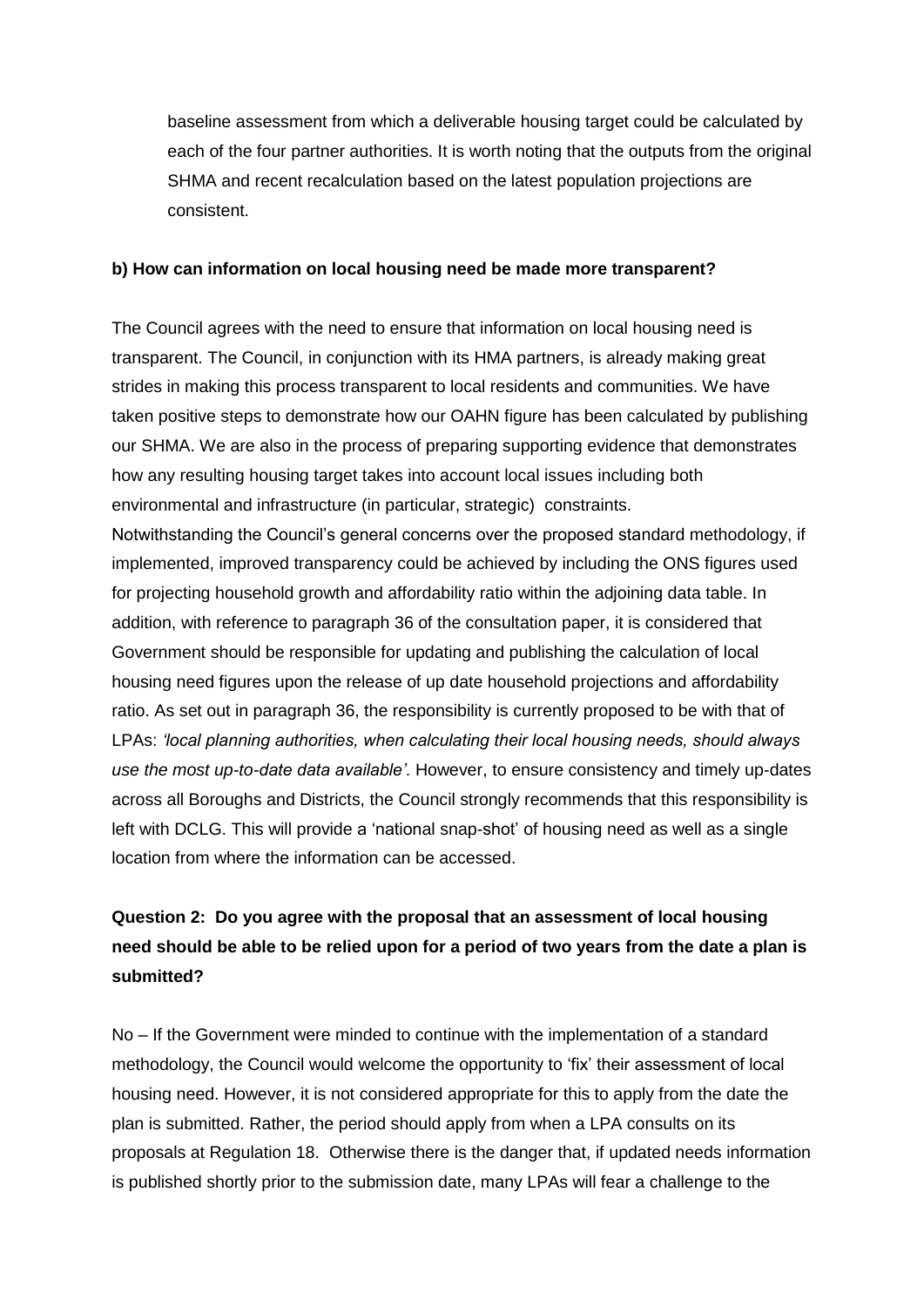housing needs numbers if they press on regardless with the "old" numbers. At the very least, councils should be able to "fix" the basic assessment of housing need number once they have published the Regulation 19 pre-submission document for public representations, but ideally it should be earlier than this in the process, to allow a smoother preparation of the Regulation 19 document.

LPAs should also be able to rely upon an assessment of housing need for a period of three years. This will ensure that there is greater certainty for all involved in the plan-making process as to the number of homes that are required, in case of unexpected delays in the plan-making process later. The need for a longer 'fixed' period will also be particularly relevant for those LPAs dealing with complex and often controversial issues such as the need to review and amend Green Belt boundaries and the need to ensure that the constraints to meeting development needs are fully explored.

### **Question 3: Do you agree that we should amend national planning policy so that a sound plan should identify local housing need using a clear and justified method?**

The Council welcomes the Government's proposed amendment to national planning policy. This should make the scrutiny of the Local Plan process more straightforward for stakeholders. However, the Council strongly believes that the methodology to be used should be left to the LPA / HMA partners rather than the standardised methodology being imposed if, the proposed standard methodology is not amended to address the concerns raised by the Council in this response. The Government, as part of its proposals, must acknowledge the distinctiveness of HMAs and constraints to delivery within some LPA areas for example, some LPAs having Green Belt and / or other protective designations

## **Question 4: Do you agree with our approach in circumstances when plan makers deviate from the proposed method, including the level of scrutiny we expect from Planning Inspectors?**

Yes - The Council agrees there may be circumstances when LPAs need to deviate from the proposed methodology. However, it is considered appropriate that where an alternative method is proposed, scope is allowed for the Planning Inspectorate to provide a level of challenge **before** the Local Plan is subject to the pre-submission representations period and submission itself. This is to minimise the potential for an inappropriately-justified methodology reaching the examination stage, with all the costs and delays that could be caused if significant further work is needed to deliver a "sound" Local Plan.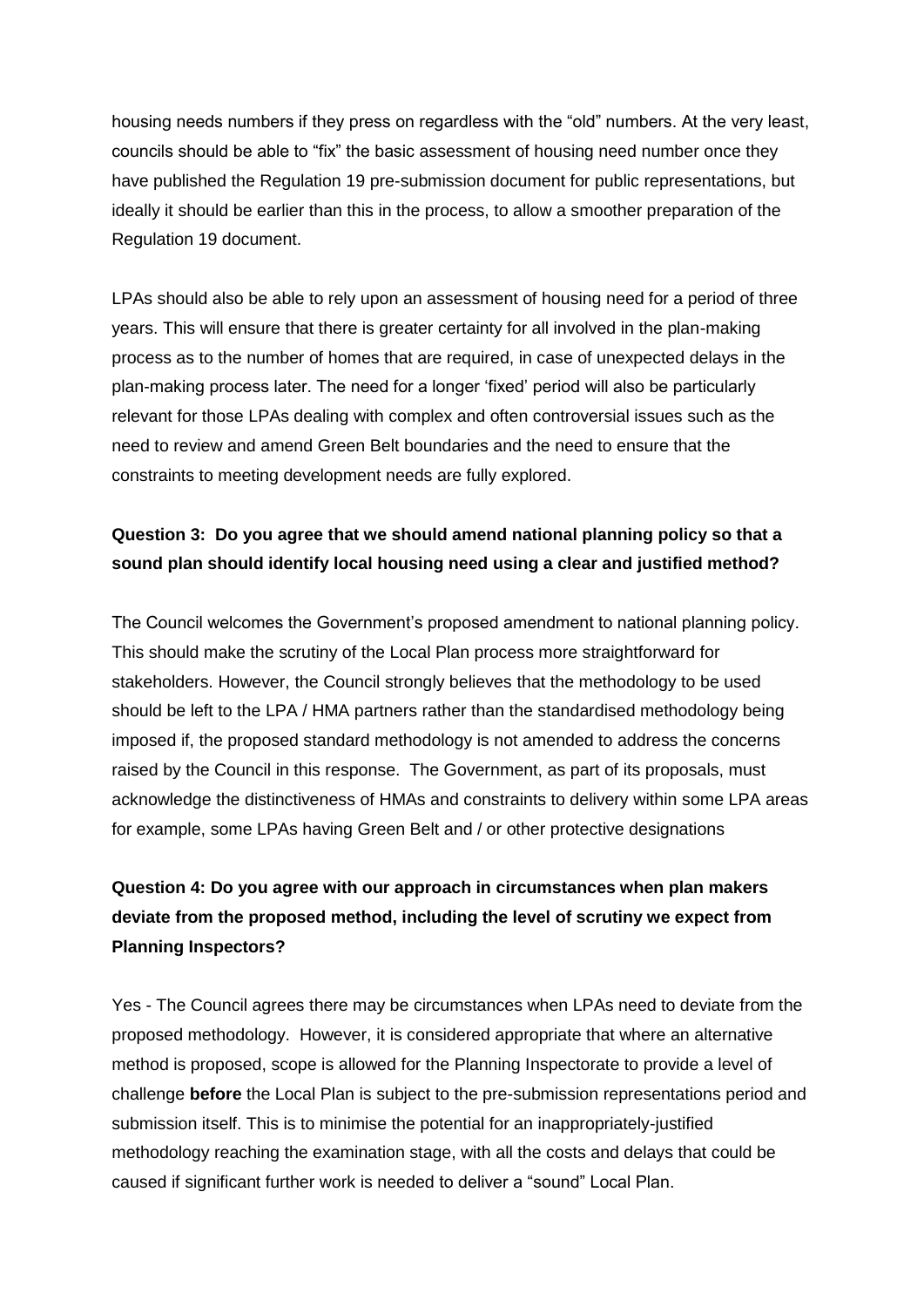#### **Question 5:**

**a) Do you agree that the Secretary of State should have discretion to defer the period for using the baseline for some local planning authorities? If so, how best could this be achieved, what minimum requirements should be in place before the Secretary of State may exercise this discretion, and for how long should such deferral be permitted?** 

Yes – the Secretary of State (SoS) should exercise discretion. The Council strongly disagrees with the proposal that, in the case of Elmbridge, no transitional arrangements are proposed and that after 31 March 2018, the new method for calculating the local housing need will apply as the baseline for the Local Plan and in the calculation for assessing the five year housing land supply.

This *'one-size fits all'* approach ignores the fact that the Elmbridge has taken strides to assess and plan for its development needs. It ignores the fact that the Council's efforts have been significantly undermined by the amount of recent consultations (on the Housing White Paper, this current consultation, future CIL announcement in November 2017, the proposed draft revised NPPF to be published in spring 2018 etc.) that have created uncertainty for both officers and Members and have subsequently led to delays in the plan-making process. It also ignores Councils that have continuously delivered above their adopted housing target.

Furthermore, this blanket approach ignores the reality of plan-making in that, in some LPA areas, it may take longer to get a plan in place. This is particularly relevant for those Councils that have to balance high levels of housing needs with the complex and often controversial issue of needing to review and potentially amend Green Belt boundaries.

As such, it is considered that a later date is appropriate from the introduction of the Housing Delivery Test – at least one year following the publication of the revised NPPF as a baseline. After this time, SoS should also be able to take into account whether a local authority has demonstrable evidence that it has consistently delivered above previously adopted housing targets. For example, Elmbridge Borough Council has consistently delivered above its adopted housing target by just under 20% over the last 6 years. Government should also take account of LPAs making timely progress with a Local Plan review (e.g. evidence of recent consultations and the completion of key evidence base studies) prior to the automatic use of any assessment of housing need figure calculated using the standardised methodology.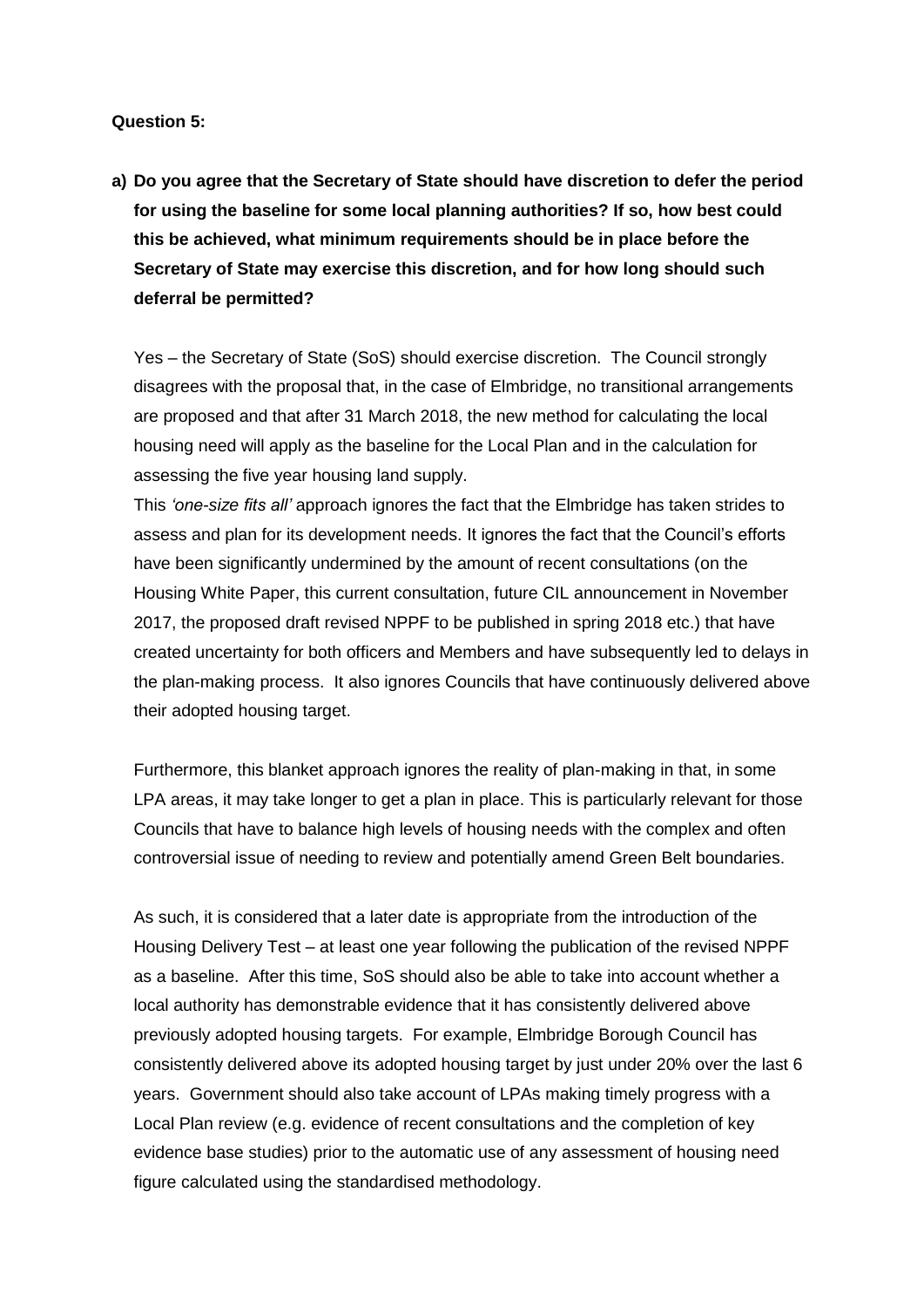**b) Do you consider that authorities that have an adopted joint local plan, or which are covered by an adopted spatial development strategy, should be able to assess their five year land supply and/or be measured for the purposes of the Housing Delivery Test, across the area as a whole?** 

The Council is not preparing a joint local plan and therefore holds no opinion on the proposal.

**c) Do you consider that authorities that are not able to use the new method for calculating local housing need should be able to use an existing or an emerging local plan figure for housing need for the purposes of calculating five year land supply and to be measured for the purposes of the Housing Delivery Test?** 

Elmbridge Borough Council is not covered by the listed exceptions proposed by DCLG to allow for the use of an alternative methodology. As such this is not applicable to the Council.

## **Question 6: Do you agree with the proposed transitional arrangements for introducing the standard approach for calculating local housing need?**

No – The Council agrees with the principle of the proposed transitional arrangements however, strongly disagrees with arrangements as proposed. Whilst a transitional approach is sensible, it also needs to enable a balance to be struck between using figures in existing adopted Local Plans / SHMAs and applying, up-to-date evidence of need (from the new standard methodology). This could have the effect of "penalising" those authorities where up-to-date evidence shows that "current" assessment of housing need (not necessarily Local Plan housing numbers) is below "old" OAHN.

Furthermore, the consultation paper states that a number of plan makers have already made significant steps in their plan-preparation, and that the Government wants to encourage them to complete their plan whilst avoiding further delays that could undermine the delivery of new homes. Since it is not known when the revised NPPF will be published, the transitional period is currently of an undetermined length. This means many authorities will not be clear on whether to proceed with their current OAHN or to change to the new figure proposed in this consultation. Until the revised NPPF is published, the Government should refrain from imposing a time limit on plan submission before the new figure must be used.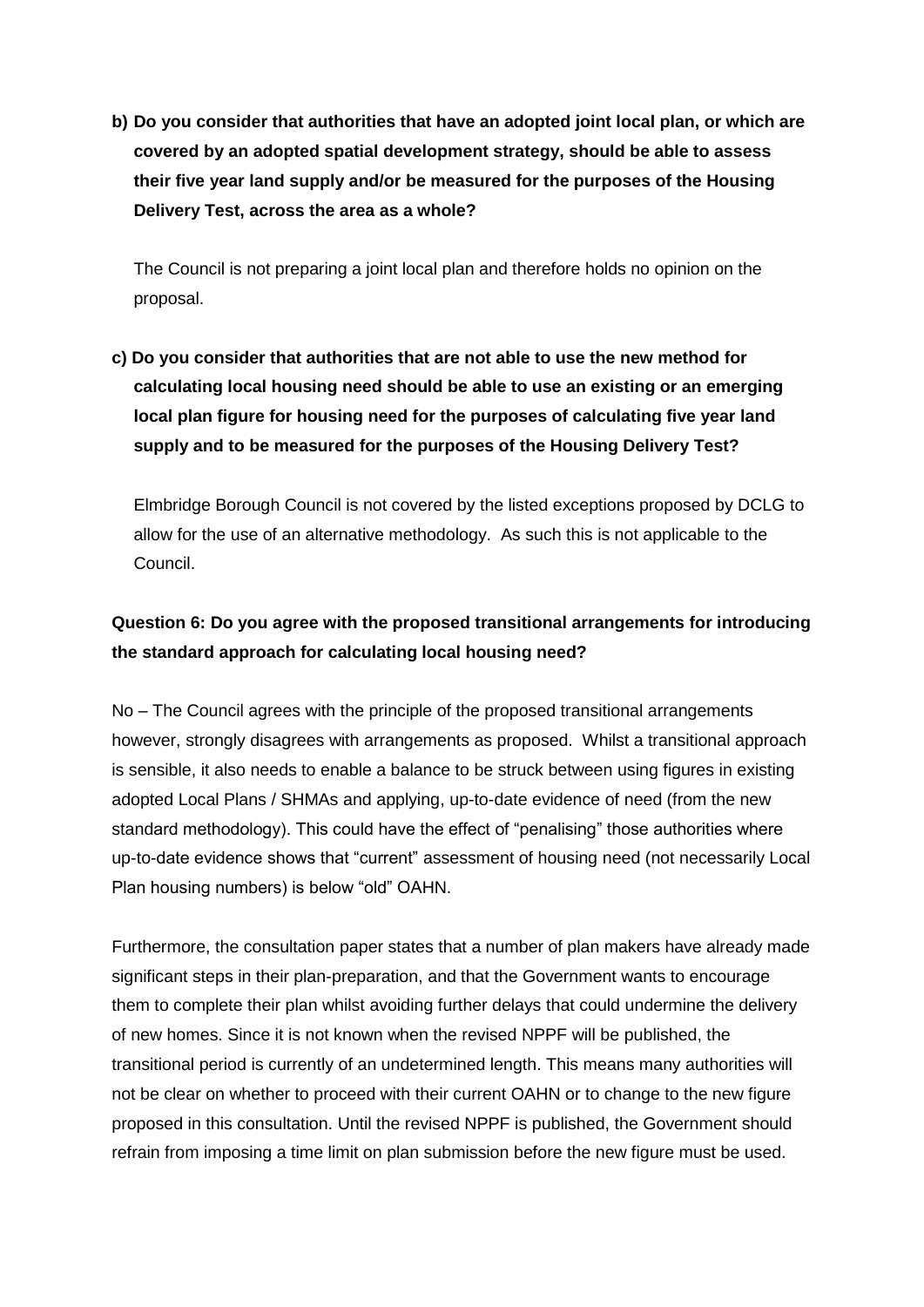#### **Question 7:**

## **a) Do you agree with the proposed administrative arrangements for preparing the statement of common ground?**

Yes - The Council agrees that the proposed statement of common ground should be based on the area defined by their HMA with the recognition that there will be other strategic planning matters which go beyond these areas where meaningful engagement will also be required.

The Council is already pursuing this form of sub-regional planning arrangement with its HMA partners. Interest has been expressed to DCLG by the Council as to the potential for the Kingston, Elmbridge, Epsom & Ewell and Mole Valley HMA partners becoming a pilot study for the statement of common ground. We are awaiting a response.

## **b) How do you consider a statement of common ground should be implemented in areas where there is a Mayor with strategic plan-making powers?**

Elmbridge is not an area where there is a Mayor with strategic plan-making powers however, given that parts of the Borough are contiguous with the London Borough of Richmond upon Thames and the Royal Borough of Kingston upon Thames (which also forms part of Elmbridge's HMA), the Duty to Co-operate and how it operates in areas where there is a Mayor is of concern. Currently there appears to be significant disparities in how the current Duty functions. Experiences of examinations demonstrate that the Greater London Authority (GLA) and London Borough's are treated differently from other LPAs when it comes to discharging the Duty to Co-operate in particular, when it comes to address needs and discussions beyond the boundary of the GLA.

If the Government is intent on making changes to national policy and associated legislation it is suggested that they use the opportunity to address the differences in the Duty between London and neighbouring areas, such as Elmbridge. Failure to do so is likely to undermine the ability for meaningful strategic planning to take place.

## **c) Do you consider there to be a role for directly elected Mayors without strategic plan-making powers, in the production of a statement of common ground?**

This is not applicable to the Borough Council.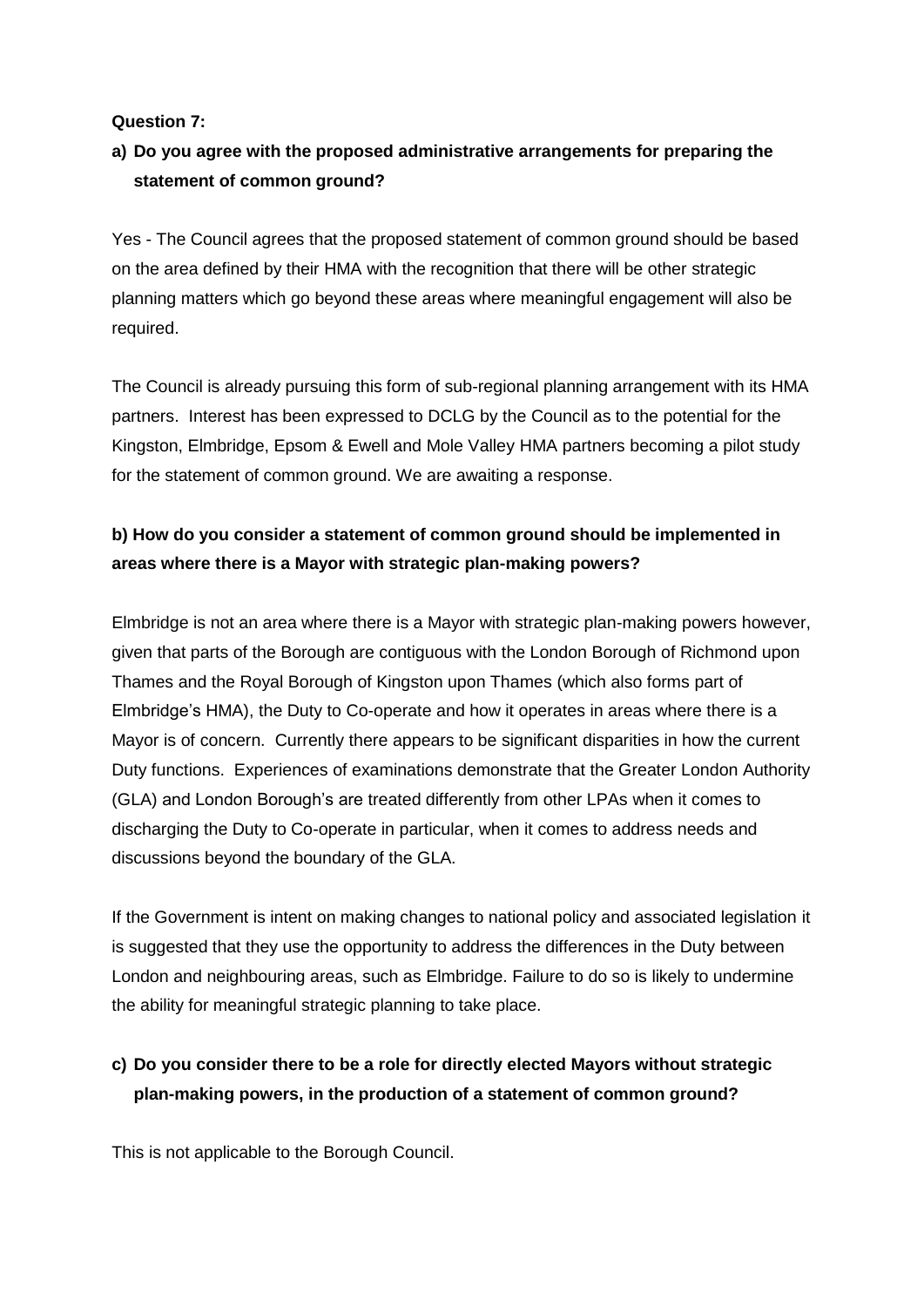**Question 8: Do you agree that the proposed content and timescales for publication of the statement of common ground are appropriate and will support more effective cooperation on strategic cross-boundary planning matters?**

Yes – The Council agrees in principle to the proposed timescale for statements of common ground. However, Elmbridge Borough Council requests that the Secretary of State notes that such agreement is given on the basis that work towards meeting this proposal is already underway in its HMA. The Secretary of State should understand and acknowledge that in other parts of the country such work will be less advanced and other authorities may need more time to meet this proposal.

**Question 9: a) Do you agree with the proposal to amend the tests of soundness to include that:**

**i) Plans should be prepared based on a strategy informed by agreements over the wider area; and**

**ii) Plans should be based on effective joint working on cross-boundary strategic priorities, which are evidenced in the statement of common ground?** 

Yes - The Council generally agrees with this but there is a concern that delays agreeing the statement of common ground (particularly in circumstances where plan-making timescales are misaligned) could delay the overall plan-making process in other LPA areas. The Council also believes that irrespective of the statement of common ground and discussion on crossboundary working, it may not always be possible for neighbouring authorities to agree on all cross boundary issues and in particular, meeting development needs in full across the wider HMA area. Subject to proper scrutiny of the degree of co-operation undertaken, the lack of agreement should not necessarily lead to a Local Plan being found unsound.

### **b) Do you agree to the proposed transitional arrangements for amending the tests of soundness to ensure effective co-operation?**

Yes - The Council supports the proposed transitional arrangements; the new tests of soundness cannot be applied until 12 months after the revision to the NPPF to allow for the 12 month period in which a statement of common ground is produced.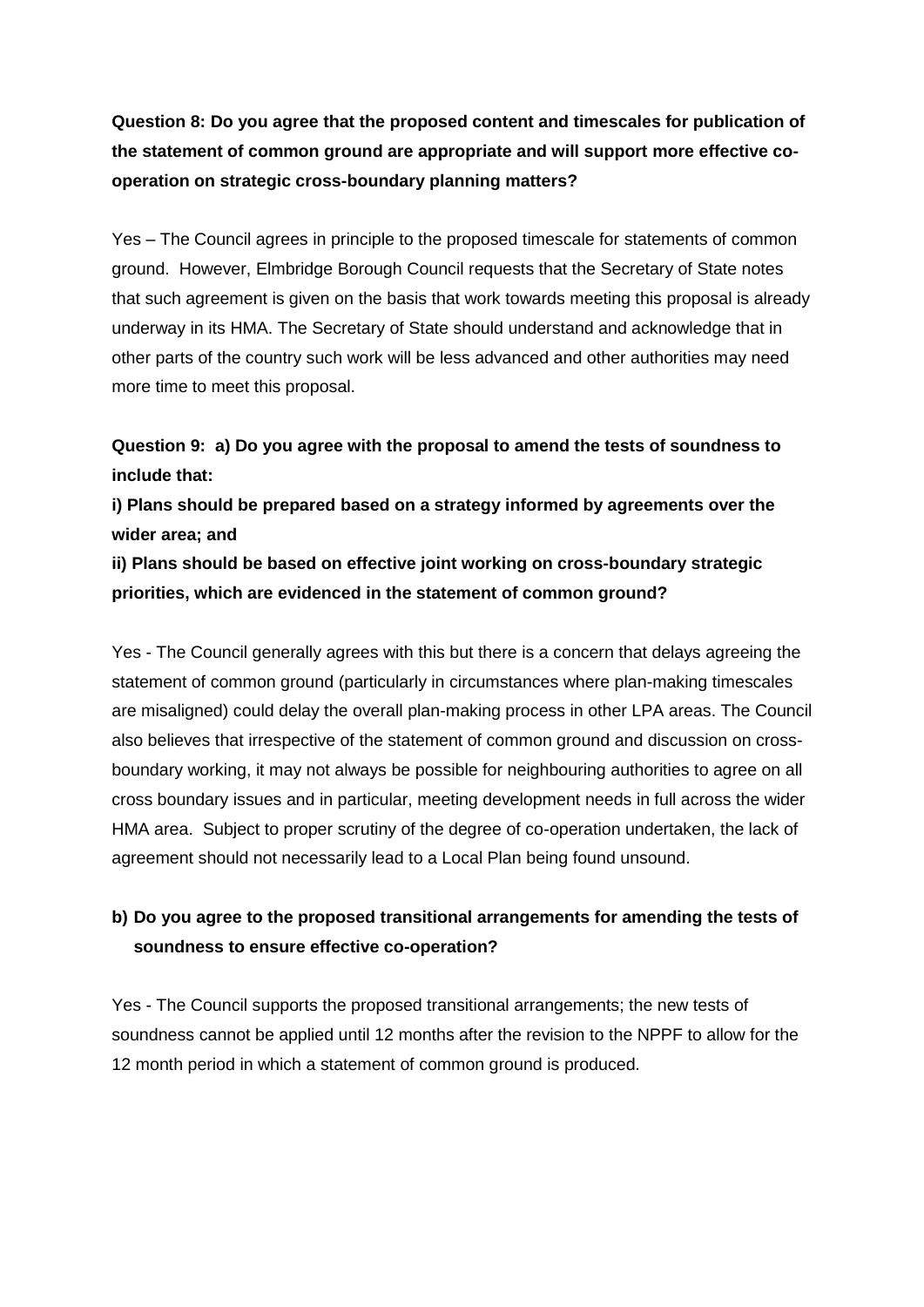#### **Question 10:**

# **a) Do you have suggestions on how to streamline the process for identifying the housing need for individual groups and what evidence could be used to help plan to meet the needs of particular groups?**

The Council generally supports the need to streamline the process for identifying the housing needs for individual groups however, it is surprising that the Government has published a replacement method for calculating housing need, effectively making a SHMA redundant, without setting out in detail how the other useful evidence from this document (types, size, tenue breakdowns and the specific needs of individual groups) will proceed. In consulting on suggestions to 'streamline the process for identifying the housing need for individual groups' without proposing how this might be done, the Government has shown it is premature in its actions and this will only add to the Council's delay in preparing a new Local Plan. The Council therefore requests that the Government sets out in detail how this process will be streamlined, before asking interested parties to comment on their plans. As with the Council's previous comments regarding the proposed standardised methodology it is strongly urged that such assessment cannot, and should not be reduced to three part calculations. As an interim measure, it is suggested that at a minimum the Council should be able to use the information in the SHMA in regard to housing need by type, size and tenure and pro-rata the data to any new calculation of assessment of housing need.

### **b) Do you agree that the current definition of older people within the National Planning Policy Framework is still fit-for-purpose?**

No - The current definition of 'older people' is very broad in that it includes anyone above the age of retirement. This is inherently vague as depending on career and circumstances, one can retire early or may need to work until they are much older. Furthermore, for local plans currently being prepared, the minimum age to receive a state pension is set to increase twice (in 2020 and between 2026 and 2028).

The needs of retirees, therefore, can be vastly different for each individual. It would therefore be wise to update the definition to move away from 'retirement' and become more focused on the typical needs of older people, possibly above a threshold age, which include the need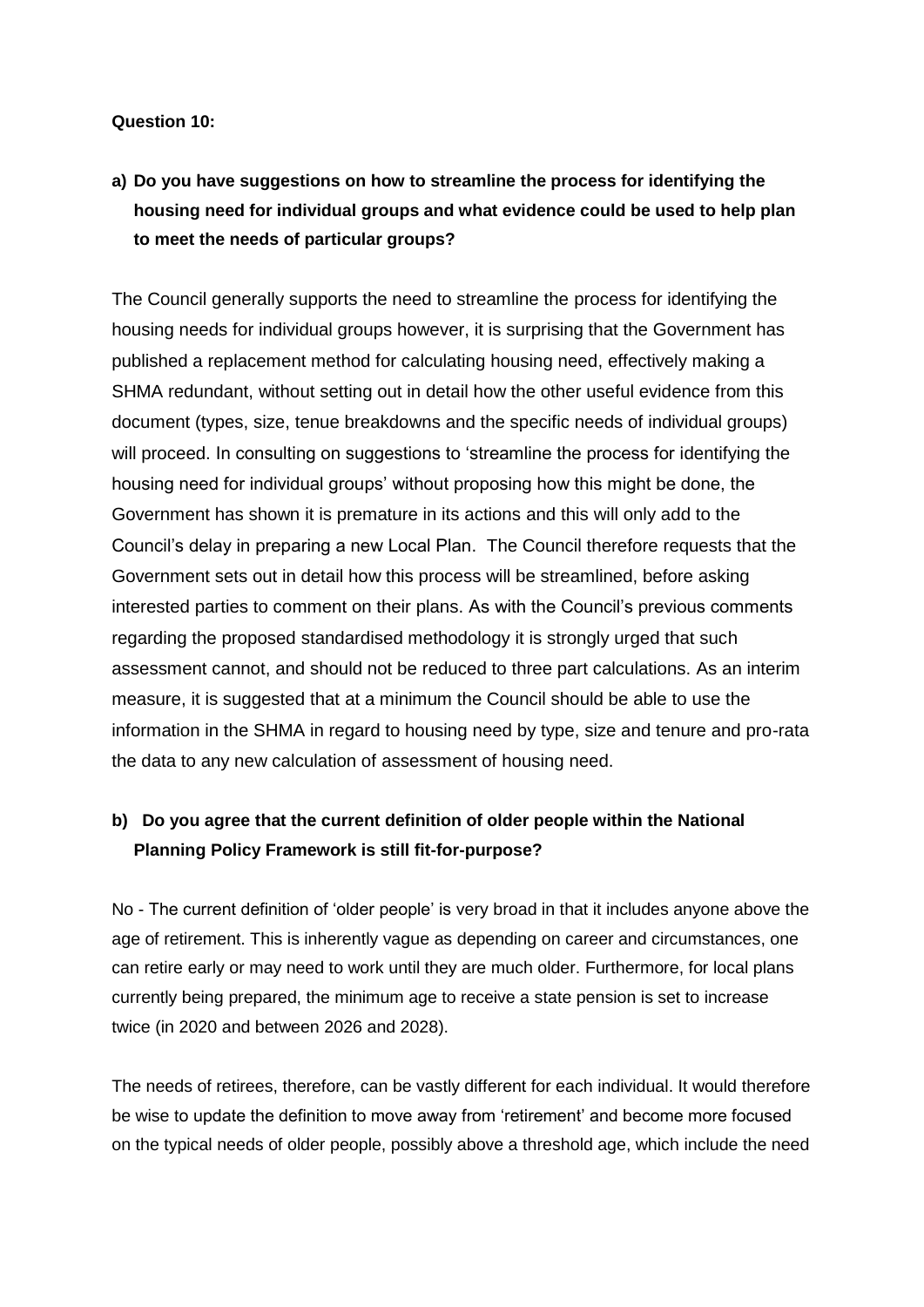to downsize, the need for retirement or sheltered housing and those with support or care needs.

The Council would also like to use this opportunity to urge the Government to review its definition of a 'dwelling' in regard to communal establishments and the provision of homes for older persons. The definition currently excludes communal establishments providing managed residential accommodation (Use Class C2) from being counted in overall housing supply statistics. The Council strongly considers that these should be included where they are a self-contained unit of accommodation. The current definition ignores the latest models for delivering accommodation for older persons whereby they are designed to allow independence with increasing levels of support available as residents' needs evolve. In Elmbridge Borough over 50 such units have been granted permission in the last 2-3 years.

#### **Question 11:**

### **a) Should a local plan set out the housing need for designated neighbourhood planning areas and parished areas within the area?**

In Elmbridge Borough there has been limited interest in bringing forward a neighbourhood development plan. One area has been designated however; the neighbourhood forum does not intend to draft policies relating to housing allocations.

## **b) Do you agree with the proposal for a formula-based approach to apportion housing need to neighbourhood plan bodies in circumstances where the local plan cannot be relied on as a basis for calculating housing need?**

The Council has had limited involvement in neighbourhood planning to date however, generally considers this approach as too simplistic. It is considered that the rudimentary apportionment calculation based on the size of an existing population is flawed when applied to the more urbanised and compact neighbourhood plan areas. The principle could lead to a higher housing need figure in those areas which may have the least opportunities (i.e. developable and deliverable sites) due to the existence of constraints. The apportionment formula would of itself be a strong deterrent to establishing a neighbourhood plan area.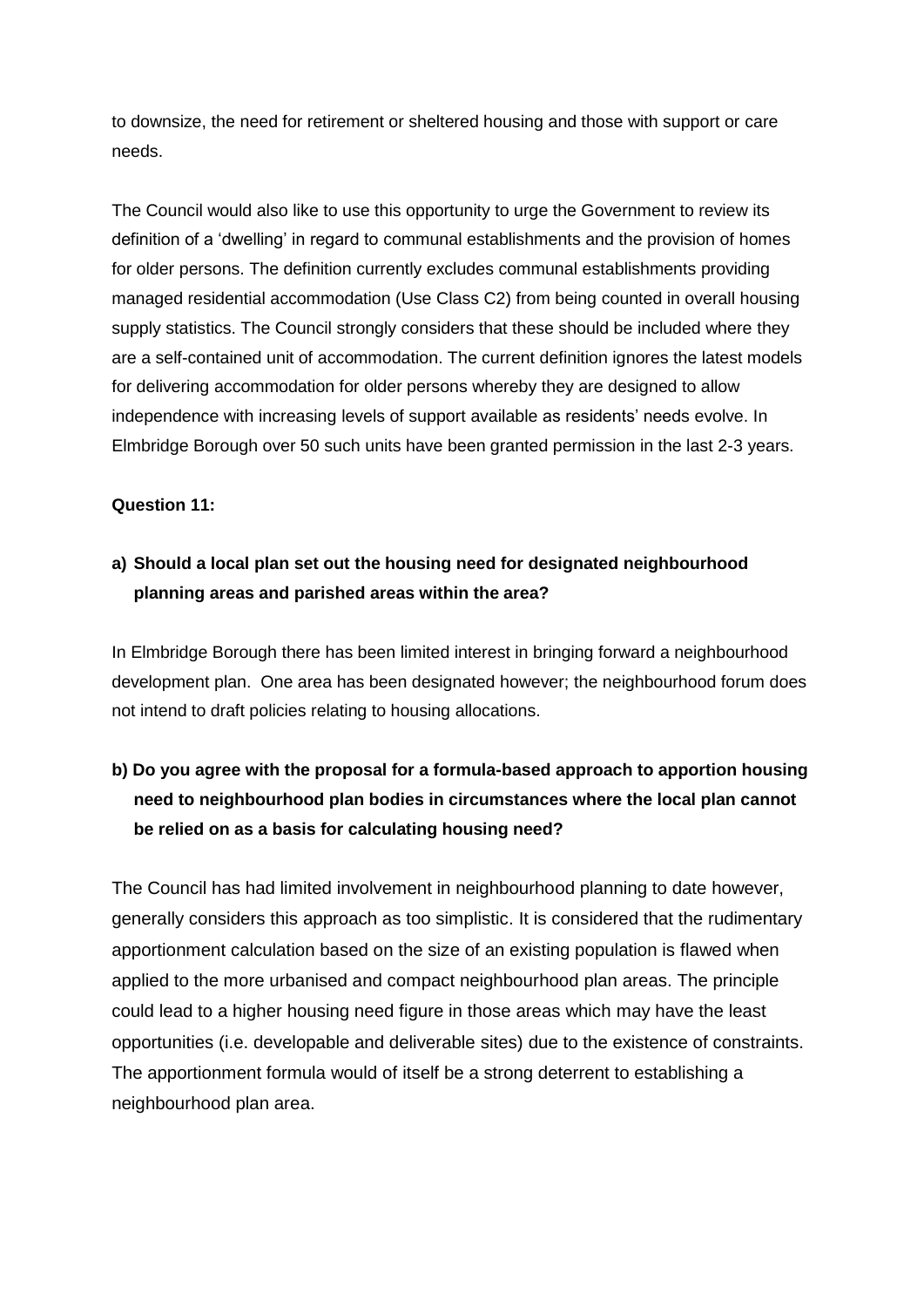## **Question 12: Do you agree that local plans should identify the infrastructure and affordable housing needed, how these will be funded and the contributions developers will be expected to make?**

Yes - This approach is essentially the same as existing. However, in order to make it work as effectively as possible, detailed longer-term engagement from utilities providers will need to take place. Too often, near-complete certainty of costs can often only be provided 5+ years ahead, due to the nature of the legislative and regulatory regime. This can make it difficult for LPAs to understand what the infrastructure costs might be, especially on larger sites or those planned to come forward later in the Plan period. This raises viability concerns when some of these sites come forward as planning applications.

In addition, Government must lay out new guidelines and definition to ensure that developers cannot always claim a 'special case' to avoid their obligations. For example, developers should not be able to claim issues of viability where they are already benefitting from vacant building credit thus reducing affordable housing provision. Government should also seek measures to ensure that clawback and overage is more commonly used by local authorities and that the use of such provisions is supported in both the plan-making and decision-taking processes.

## **Question 13: In reviewing guidance on testing plans and policies for viability, what amendments could be made to improve current practice?**

The Government should consider recommending a standardised methodology for calculating viability for plan making purposes, as this area of work is subject to the same level of dispute as that applying to housing demand forecasts. Set variables should also be considered taking into account regional / sub-regional variations.

## **Question 14: Do you agree that where policy requirements have been tested for their viability, the issue should not usually need to be tested again at the planning application stage?**

Yes. We can see the attraction of knowing that policy requirements, such as the delivery of affordable housing, are being met in full from the outset and agree that it is important that developers recognise their responsibilities and do not challenge the viability of a development at the planning application stage where the policy requirements have already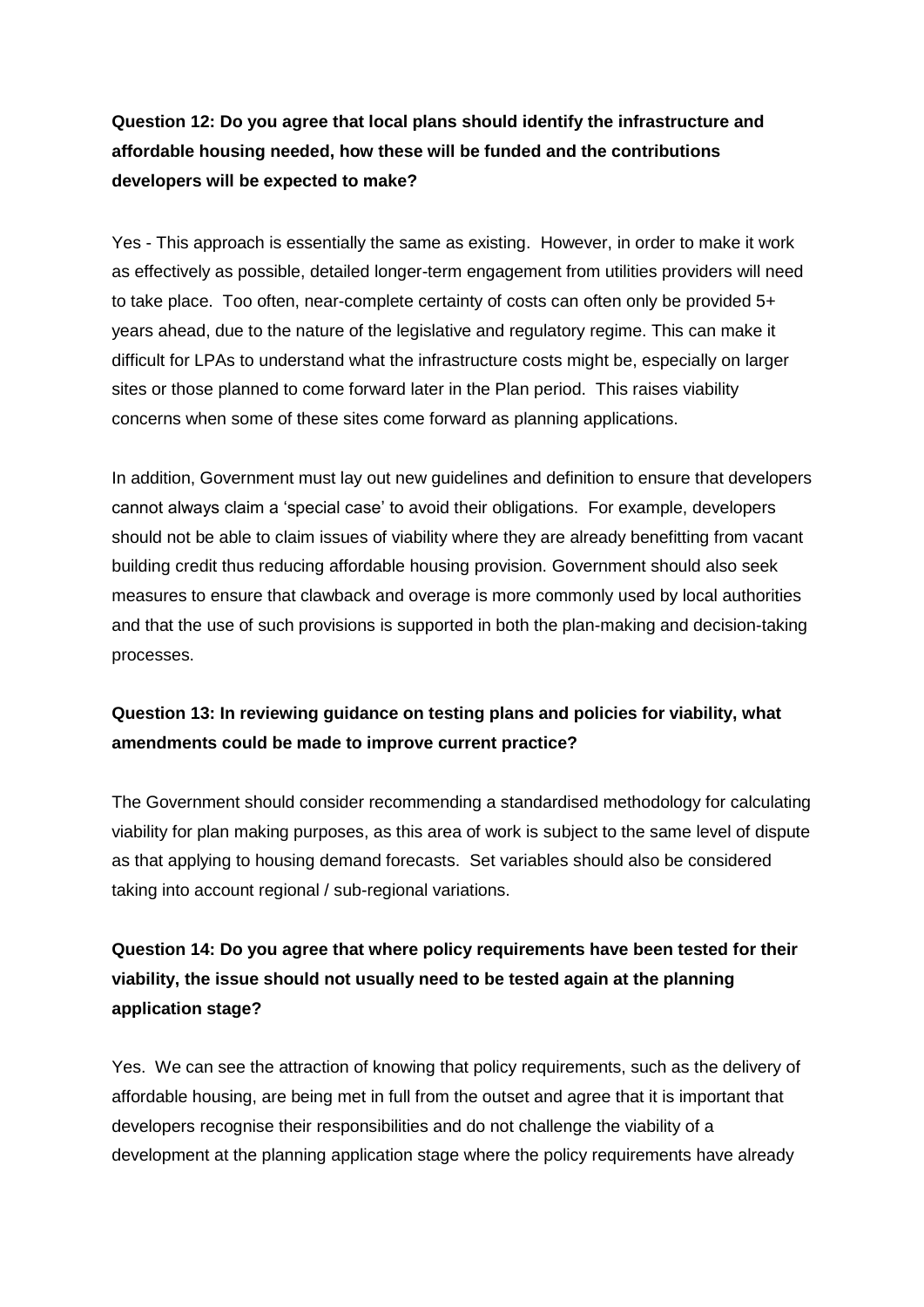been tested. However, recognising that in the real world, market conditions can change quicker than the local plan review process allows for, there may need to be flexibility on this.

As Michael Beaman said in 2013, *'if developers tend to make optimistic assumptions when buying land, then the logical approach to dealing with many viability issues affecting individual sites is to ensure that sensibly gauged contributions policies are not flexible but explicitly and widely known to be non-negotiable, because the benefits of any flexibility will in many cases simply flow back to the seller of the land'*. (Source: [http://www.regenerate.co.uk/Development%20Freakonomics%202.pdf\)](http://www.regenerate.co.uk/Development%20Freakonomics%202.pdf)

More recently, research published in January 2017<sup>2</sup> for various London Boroughs found widespread support for a fixed, single or scaled, non-negotiable affordable housing contribution. The Council would also support this approach.

# **Question 15: How can Government ensure that infrastructure providers, including housing associations, are engaged throughout the process, including in circumstances where a viability assessment may be required?**

The Duty to Co-operate continues to fail in this regard. The Government should place a legal / mandatory requirement upon infrastructure providers to engage and cooperate. In the Council's experience, often the utility providers are the most difficult to engage; asset management planning periods often fail to align with local plan periods and are significantly shorter. Providers can appear reluctant to identify potential capacity deficits due to commercial sensitivities.

# **Question 16: What factors should we take into account in updating guidance to encourage viability assessments to be simpler, quicker and more transparent, for example through a standardised report or summary format?**

The Council would strongly encourage the requirement for developers to use a commercially sound standardised toolkit model such as the HCA development appraisal tool. Uniformity across viability assessments would be welcomed for improved transparency and simplicity. A preferred approach to calculating costs as well as the use of standard terms, pre-defined in a glossary, would make assessments easier to understand and therefore more

 $\overline{a}$ 2

[https://www.rau.ac.uk/sites/files/rau/field/field\\_document/Viability%20and%20the%20Planning%20System%20Research](https://www.rau.ac.uk/sites/files/rau/field/field_document/Viability%20and%20the%20Planning%20System%20Research%20January%202017.pdf) [%20January%202017.pdf](https://www.rau.ac.uk/sites/files/rau/field/field_document/Viability%20and%20the%20Planning%20System%20Research%20January%202017.pdf)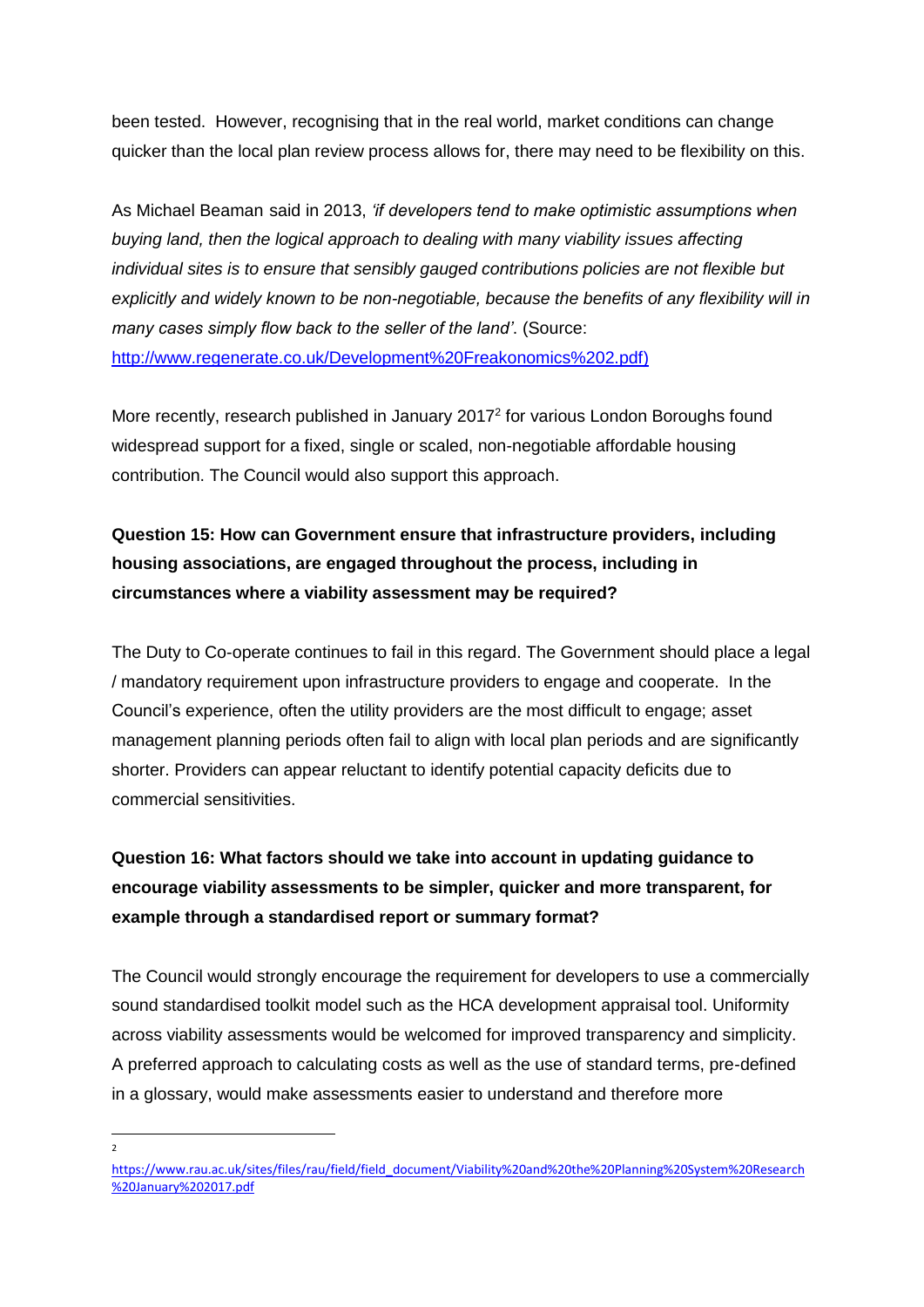transparent. The Council would also welcome guidance / a more standardised approach to land values and how any increases in the value of land can be captured. This is particularly important when viability is an issue and the starting point is that the developer has paid too much for the land, not taking into account local planning policies e.g. affordable housing requirements.

### **Question 17:**

**a) Do you agree that local planning authorities should set out in plans how they will monitor and report on planning agreements to help ensure that communities can easily understand what infrastructure and affordable housing has been secured and delivered through developer contributions?** 

No – The Council already does this on an annual basis through the publication of the Authority's Monitoring Report.

## **b) What factors should we take into account in preparing guidance on a standard approach to monitoring and reporting planning obligations?**

The Council has no comment to make as it provides this information on an annual basis through the publication of the Authority's Monitoring Report.

# **c) How can local planning authorities and applicants work together to better publicise infrastructure and affordable housing secured through new development once development has commenced, or at other stages of the process?**

The Council has no comment to make as it provides this information on an annual basis through the publication of the Authority's Monitoring Report.

#### **Question 18:**

**a) Do you agree that a further 20 per cent fee increase should be applied to those local planning authorities who are delivering the homes their communities need? What should be the criteria to measure this?**

No – The Council considers that all LPAs should benefit from an additional 20% fee. The increase should not be considered as a reward but as a necessity to ensure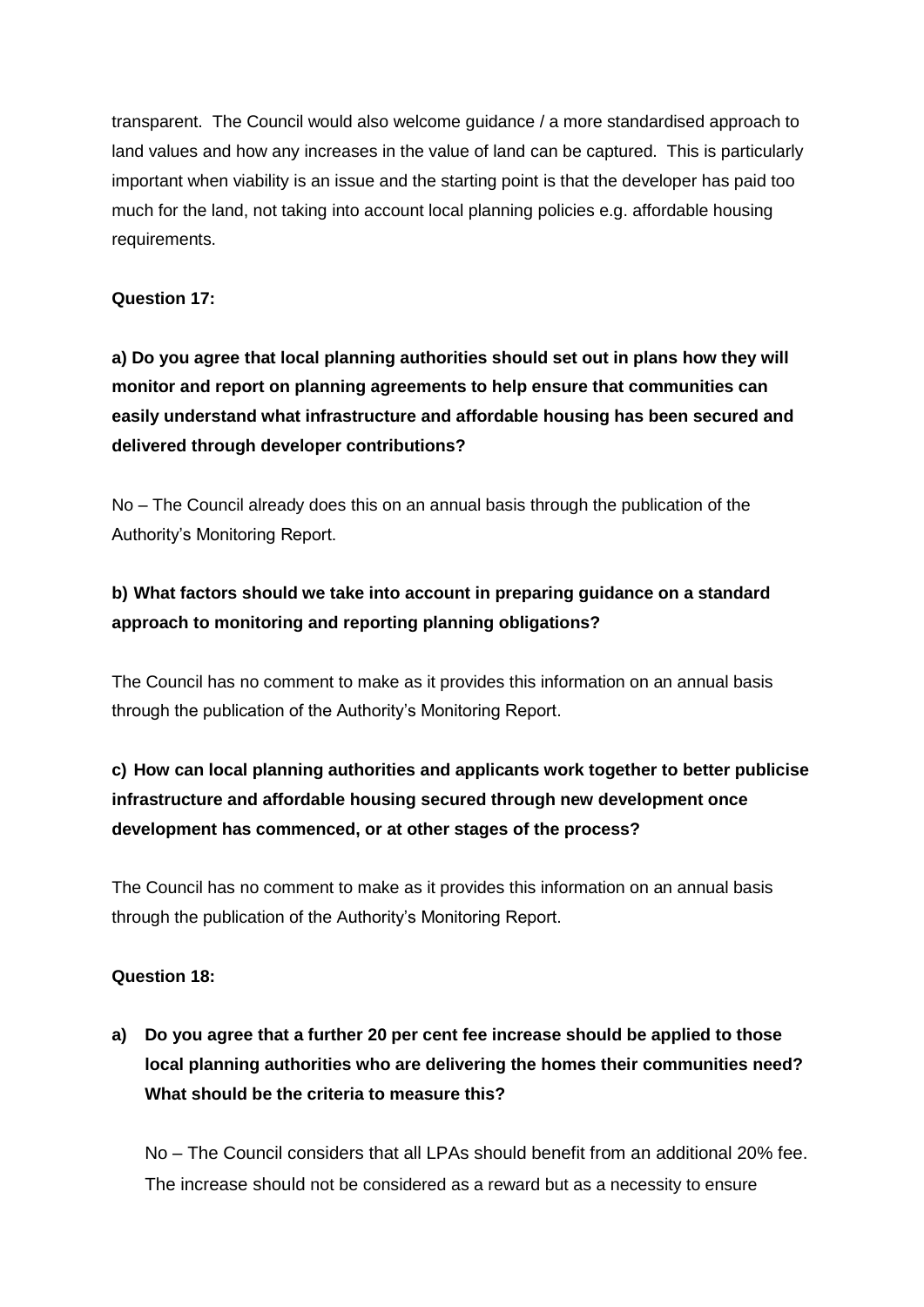planning departments are able to increase both capacity and capability. The increase in fee should be a driver for increased deliverability, allowing LPAs to invest in their planning offices. Alternatively, LPAs should be able to set their own fees which reflect actual costs.

**b) Do you think there are more appropriate circumstances when a local planning authority should be able to charge the further 20 per cent? If so, do you have views on how these circumstances could work in practice?**

Yes - All LPA's should be able to charge the further 20% provided the fee increase income was ring fenced for Planning Services.

If the Government were minded to only agree a 20% increase to those authorities who are delivering the homes their communities need, then they must look beyond the delivery of housing numbers alone. As set out in previous responses to this consultation, for reasons such as environmental and other policy / physical constraints some LPAs are unlikely to meet the identified OAHN. The Government must therefore consider other aspects of delivery such as ensuring the provision of homes for older persons; the provision of affordable homes; and an appropriate mix (size) of homes in accordance with the latest assessment of need.

# **c) Should any additional fee increase be applied nationally once all local planning authorities meet the required criteria, or only to individual authorities who meet them?**

The Council considers that the further 20% should be applied nationally without being linked to the delivery of homes their communities need. LPAs countrywide need additional funding to improve efficiency and to enable them to manage workloads; the additional fee increase should be applied nationally rather than rewarding those authorities that are able to deliver a higher number of houses.

If the Government were minded to continue with its proposal to link the increase to the delivery of homes then, this should be applied to individual local authorities who meet the set criteria. LPAs meeting the criteria should not have the additional 20% fee increase withheld because other LPAs are not meeting the criteria. It is unlikely that